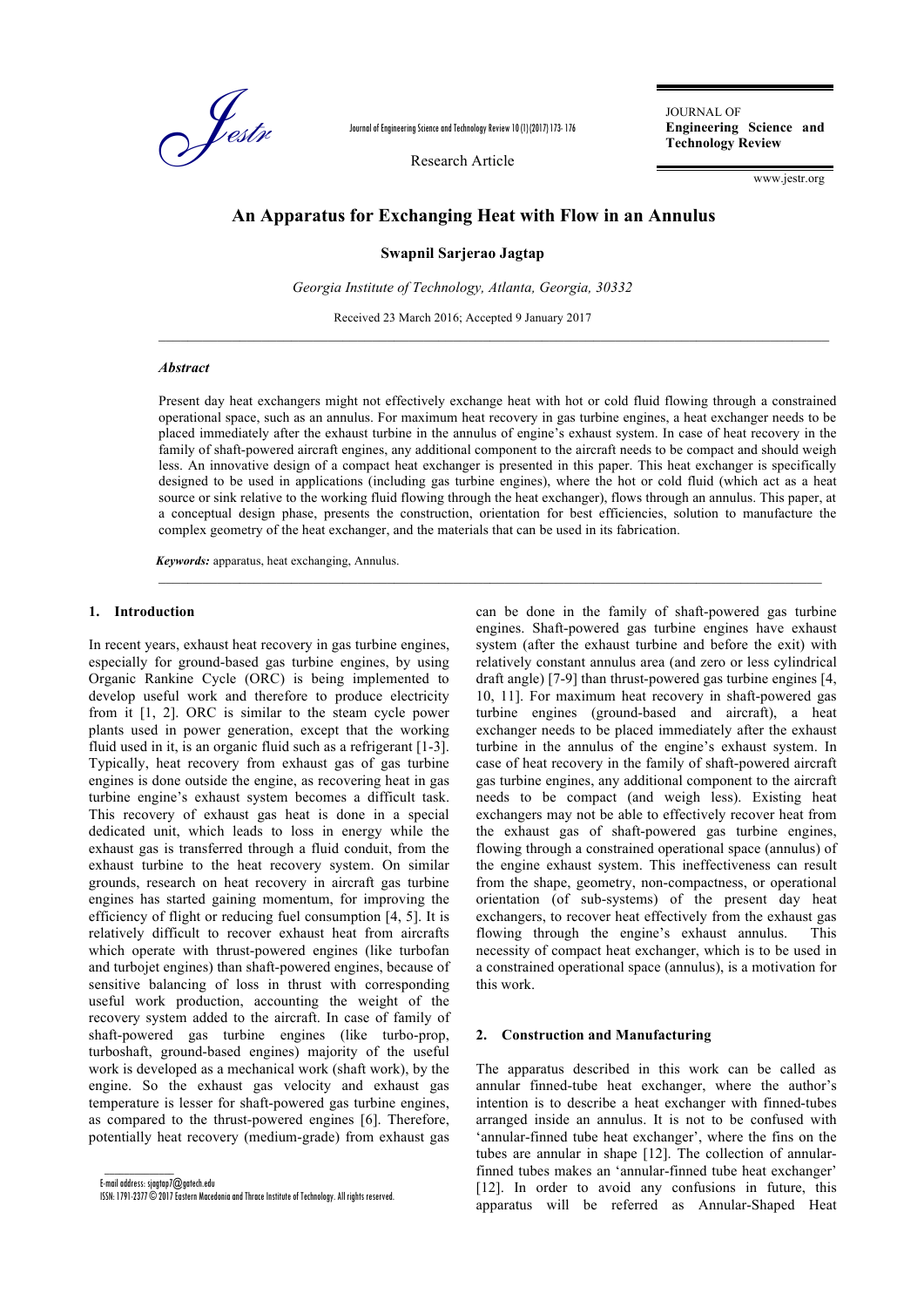Exchanger with Finned-Tubes (ASHEFT). The depiction in Fig. 1 is an isometric view of ASHEFT and Fig. 2 gives the multi-view of ASHEFT<sup>1</sup>. It is to be noted that in Fig. 2 the author, by purpose, ignores the hidden lines since ASHEFT has complicated construction and having hidden lines makes the views incomprehensible.

ASHEFT consists of a set of finned-tubes arranged in circular pattern within the annulus formed by two co-axial metal tubes/pipes/hollow cylinders [5]. It is to be noted that the metal tubes/pipes/hollow cylinders, can have respective draft (draft angle) where the application is inside a converging/diverging annulus. In this work, a simple form of zero draft angle on metal tubes/pipes/hollow cylinder will be discussed. For ease in manufacturing, the two co-axial metal tubes/pipes/hollow cylinders can be cut into two halves [5]. The annular region is maintained by providing rigid supports at specific locations along the circumference and the length of the two co-axial half metal tubes/pipes/hollow cylinders (after cutting) [5]. The rigid supports can be welded between the two co-axial half metal tubes/pipes/hollow cylinders (i.e. now two half annulus) or can be formed by using mechanical joints [5]. Within each of the half annulus formed (after cutting), finned-tubes are connected/welded along the length of two co-axial half metal tubes/pipes/hollow cylinders, with caps (tubes of U-shape to connect the adjacent finned-tube), in order to create 'flat zigzag coil' [13] flow arrangement, except at both ends of ASHEFT (for working fluid inlet and outlet) [5]. After the assembly of the finned tubes as described above, the two half annulus can be welded together [5]. The two ends of each set of 'flat zigzag coil' [13] finned-tubes arranged in circular pattern, are kept open to form a circular parallelflow arrangement [5]. All the ends (on the radially outward/outer side) of the finned-tubes in circular arrangement at both ends of the now complete (after welding) annulus, are connected/welded to a fluid channel or tube (with tube for fluid inlet/outlet), of circular shape/geometry (i.e. not cross-section wise) to provide a circular parallel flow [5]. This way the ASHEFT is manufactured [5].

## **3. Details of Sub-Components and Materials for Fabrication**

The ASHEFT can be composed of high grade carbon steel, stainless steel, copper, brass, aluminum or any other appropriate material [5]. The ASHEFT can be made uniformly with one material or it can be made of different materials for different sub-components in it [5]. This will be helpful in applications where 'weight' is a sensitive parameter (in case of aircrafts). The length of this heat exchanger depends on operational/design requirement. The fins on the tubes in an ASHEFT can be radial fins or any other efficient fin-type, and the cross-section of tubes can be circular or polygonal [5]. The fins on the tubes can have triangular, rectangular, concave parabolic or convex parabolic cross section [5]. The fins can be continuous spirally wound fins or helically wound fins, both may have corrugations on it [5]. The thickness of the fins and the number of fins depends on operational/design requirement [5]. The design procedure for ASHEFT is similar to a 'Finned Tube Heat Exchanger' (FTHE) [14]. In case of FTHE, the effective flow area is a rectangle. The diameter size and thickness of tubes, number of finned-tubes, number fins on tubes, and size, shape and type of fins is dependent on the effective flow area (rectangle) and the length. On the other hand, the effective flow area for ASHEFT is annular in shape. Therefore, for ASHEFT, the number of finned-tubes, the diameter and thickness of tubes, number fins on tubes, and size, shape and type of fins is dependent on the effective flow area (annular area) and the length. It is important to note that, the existence of fins on the tubes of the mentioned heat exchange depends on the mode of operation or application (considering the pressure constraint at exit of the flow through annulus).

#### **4. Best Operational Orientation**

ASHEFT primarily comprises of finned tubes, therefore it can be classified under 'regenerative-tubular-fin tube heat exchangers' class [5]. Such tubular heat exchanger when used in cross-counter flow orientation have higher effectiveness [15]. The heat source/sink fluid flows through annulus of the ASHEFT [5]. For heating the working fluid passing from the tubes of ASHEFT, the ASHEFT is oriented in such a way that its end (tube) which has the hot working fluid leaving it, faces the hot fluid stream of source fluid, while the end (tube) of ASHEFT which has cold working fluid entering it faces the cold fluid stream of source fluid [5]. This creates a cross-counter flow arrangement (combination of cross flow and counter flow) between the working fluid and the source fluid, making heat exchange effective [5]. Similarly, for cooling the working fluid passing from tubes of ASHEFT, the ASHEFT is oriented in such a way that its end (tube) which has the cold working fluid leaving it, faces the cold fluid stream of sink fluid, while the end (tube) of ASHEFT which has hot working fluid entering it faces the hot fluid stream of sink fluid [5]. This creates a cross-counter flow arrangement (combination of cross flow and counter flow) between the working fluid and the sink fluid, making heat exchange effective [5]. This orientation of the ASHEFT is the 'best and the most effective' way of carrying out the heat exchange process [5] working FLUID out



**Fig. 1.**Annular-Shaped Heat Exchanger with Finned-Tubes (Isometric view

<sup>&</sup>lt;sup>1</sup> The heat exchanging apparatus described in this work is covered by the author's patent application in reference [5], and the readers are advised to not model/manufacture it, in any form, without the author's permission, to avoid patent infringement.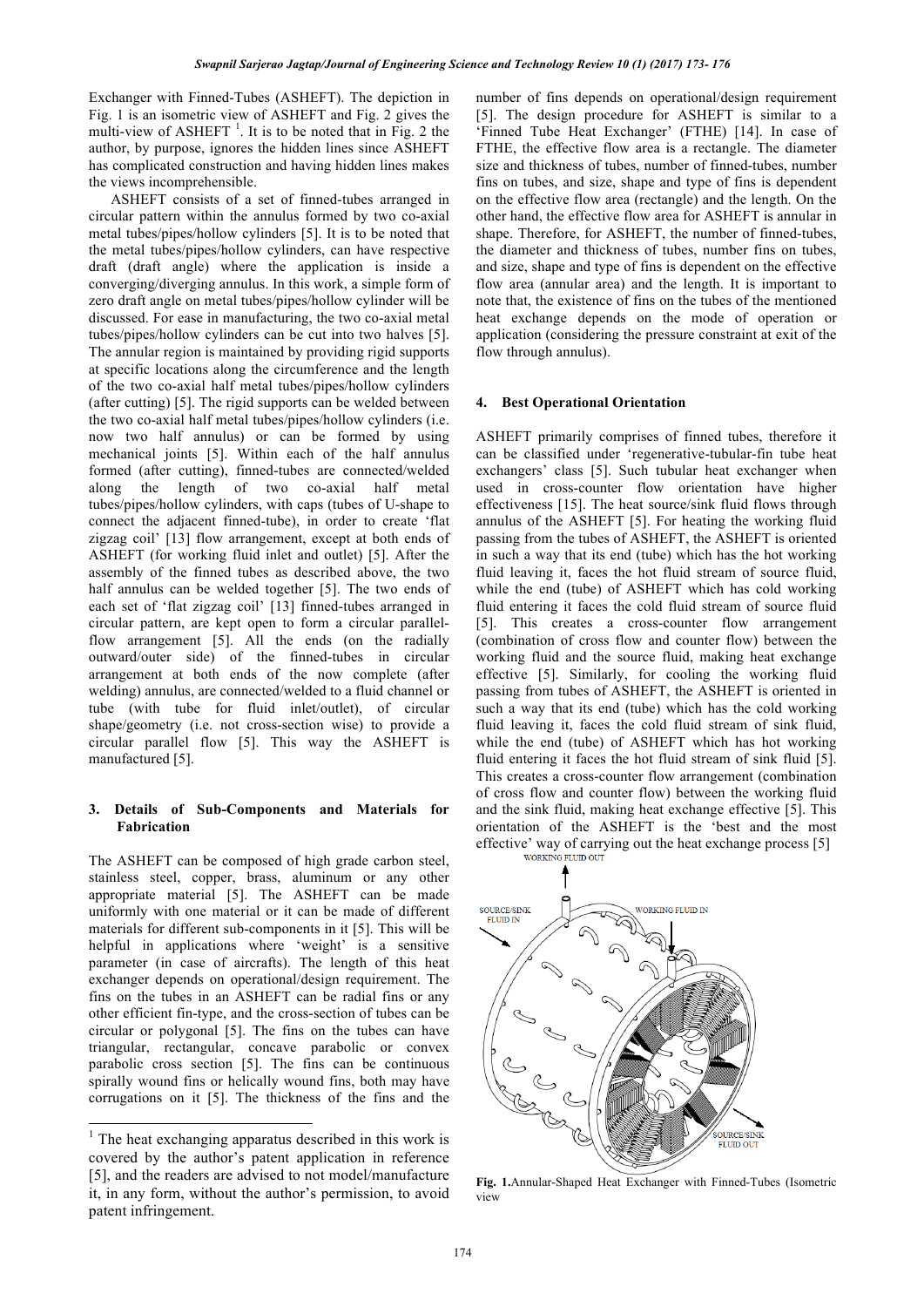

**Fig. 2** Multi-views of Annular-Shaped Heat Exchanger with Finned-Tube

# **5. Conclusion**

The heat exchanger described in this work, is novel in design and its geometry is based on space constraints, thereby making it compact. The functioning and design process of ASHEFT is similar to any type of finned tube heat exchanger, where the design process is dependent on custom requirement. A generic design process and thermodynamic performance, will be produced in a follow-up study as a full length paper. The advantages (and application) of this heat exchanger is that it can recover heat effectively from flow in annulus as it can fit inside the annulus due to its geometry. It is compact, effective and fits inside the annulus, therefore it can replace the conventional large and bulky heat

exchangers, which are placed outside the annulus for heat recovery. Therefore, it prevents the loss of energy, while the exhaust gas is transferred through a fluid conduit, from the starting point of heat source (viz. downstream to the exhaust turbine in the exhaust system) to the heat recovery system, which helps to improve the efficiency of the overall system.

#### **Acknowledgments**

I would like to thank my friends Sachin Purohit, Mohsen Tehrani, Aditya Shetty, Dr. Katherine Fu, Sarthik Shah, Pareekshith Allu, Wei Lv, Rahul Gandhi, Shafi Motiwalla, Manan Trivedi, Omkar Mane, Ratheesvar Mohan, Marcus